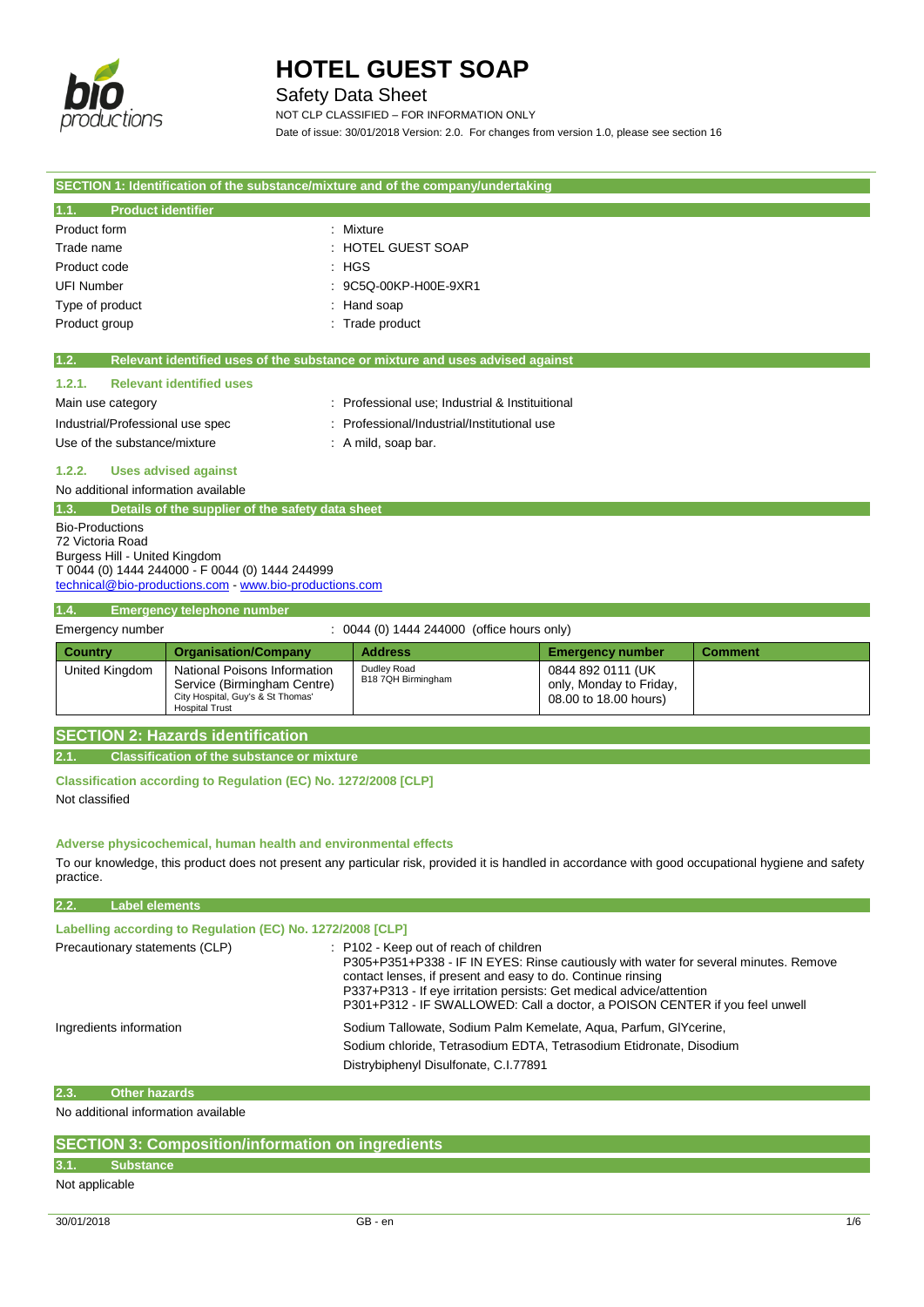Safety Data Sheet

NOT CLP CLASSIFIED – FOR INFORMATION ONLY

## **3.2. Mixture**

This mixture does not contain any substances to be mentioned according to the criteria of section 3.2 of REACH annex II

| <b>SECTION 4: First aid measures</b>                                        |                                                                                                                                                              |
|-----------------------------------------------------------------------------|--------------------------------------------------------------------------------------------------------------------------------------------------------------|
| <b>Description of first aid measures</b><br>4.1.                            |                                                                                                                                                              |
| First aid measures general                                                  | If you feel unwell, seek medical advice (show the label where possible)                                                                                      |
| First-aid measures after inhalation                                         | Remove person to fresh air and keep comfortable for breathing.                                                                                               |
| First-aid measures after skin contact                                       | Wash skin with plenty of water.                                                                                                                              |
| First-aid measures after eye contact                                        | Rinse eyes with water as a precaution.                                                                                                                       |
| First aid advice Ingestion                                                  | Do not give anything by mouth to an unconscious person. Wash mouth out with water, then<br>drink pleanty of water. Do NOT induce vomiting.                   |
| 4.2.<br>Most important symptoms and effects, both acute and delayed         |                                                                                                                                                              |
| No additional information available                                         |                                                                                                                                                              |
| 4.3.                                                                        | Indication of any immediate medical attention and special treatment needed                                                                                   |
| Treat symptomatically.                                                      |                                                                                                                                                              |
| <b>SECTION 5: Firefighting measures</b>                                     |                                                                                                                                                              |
| <b>Extinguishing media</b><br>5.1.                                          |                                                                                                                                                              |
| Suitable extinguishing media                                                | : Water spray. Dry powder. Foam.                                                                                                                             |
| 5.2.<br>Special hazards arising from the substance or mixture               |                                                                                                                                                              |
| Hazardous decomposition products in case of<br>fire                         | : Toxic fumes may be released.                                                                                                                               |
| <b>Advice for firefighters</b><br>5.3.                                      |                                                                                                                                                              |
| Protection during firefighting                                              | : Do not attempt to take action without suitable protective equipment. Self-contained breathing<br>apparatus. Complete protective clothing.                  |
| <b>SECTION 6: Accidental release measures</b>                               |                                                                                                                                                              |
| Personal precautions, protective equipment and emergency procedures<br>6.1. |                                                                                                                                                              |
| 6.1.1.<br>For non-emergency personnel                                       |                                                                                                                                                              |
| Emergency procedures                                                        | : Ventilate spillage area.                                                                                                                                   |
| 6.1.2.<br>For emergency responders                                          |                                                                                                                                                              |
| Protective equipment                                                        | Do not attempt to take action without suitable protective equipment. For further information<br>refer to section 8: "Exposure controls/personal protection". |
| 6.2.<br><b>Environmental precautions</b>                                    |                                                                                                                                                              |
| Avoid release to the environment.                                           |                                                                                                                                                              |
| 6.3.<br>Methods and material for containment and cleaning up                |                                                                                                                                                              |
| Methods for cleaning up                                                     | : Recover mechanically the product.                                                                                                                          |
| Other information                                                           | Dispose of materials or solid residues at an authorized site.                                                                                                |
| Reference to other sections<br>64.                                          |                                                                                                                                                              |
| For further information refer to section 13.                                |                                                                                                                                                              |
| <b>SECTION 7: Handling and storage</b>                                      |                                                                                                                                                              |
| <b>Precautions for safe handling</b>                                        |                                                                                                                                                              |
| Precautions for safe handling                                               | Ensure good ventilation of the work station. Wear personal protective equipment.                                                                             |
| Hygiene measures                                                            | Do not eat, drink or smoke when using this product. Always wash hands after handling the<br>product.                                                         |
| Conditions for safe storage, including any incompatibilities<br>7.2.        |                                                                                                                                                              |
| Storage conditions                                                          | Store in a well-ventilated place. Keep cool.                                                                                                                 |
| <b>Specific end use(s)</b><br>7.3.                                          |                                                                                                                                                              |
| No additional information available                                         |                                                                                                                                                              |
| <b>SECTION 8: Exposure controls/personal protection</b>                     |                                                                                                                                                              |
| <b>Control parameters</b>                                                   |                                                                                                                                                              |
| No additional information available                                         |                                                                                                                                                              |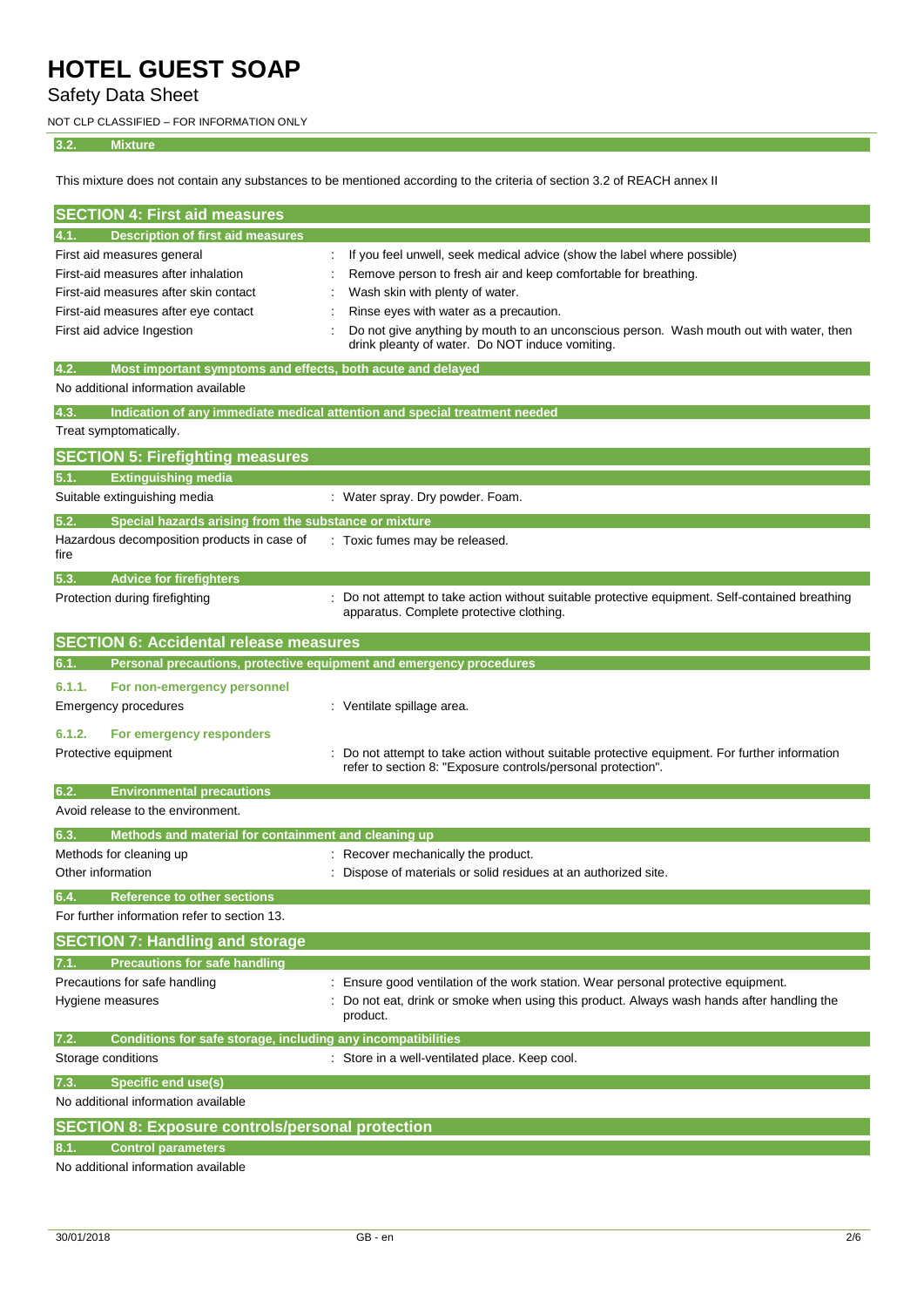## Safety Data Sheet

NOT CLP CLASSIFIED – FOR INFORMATION ONLY

## **8.2. Exposure controls**

## **Appropriate engineering controls:**

Not cessaryunder normal use

#### **Hand protection:**

Protective gloves

#### **Eye protection:**

Avoid contact with eyes

### **Skin and body protection:**

Not necessary when used as directed for normal skins.

#### **Respiratory protection:**

Not necessary under normal usage

#### **Environmental exposure controls:**

Not applicable

| <b>SECTION 9: Physical and chemical properties</b> |
|----------------------------------------------------|
|----------------------------------------------------|

| Information on basic physical and chemical properties<br>9.1. |                      |
|---------------------------------------------------------------|----------------------|
| Physical state                                                | : Solid bar          |
| Appearance                                                    | Soft, soapy texture. |
| Colour                                                        | white.               |
| Odour                                                         | characteristic.      |
| Odour threshold                                               | No data available    |
| pH                                                            | No data available    |
| Relative evaporation rate (butyl acetate=1)                   | No data available    |
| Melting point                                                 | No data available    |
| Freezing point                                                | Not applicable       |
| Boiling point                                                 | No data available    |
| Flash point                                                   | Not applicable       |
| Auto-ignition temperature                                     | Not applicable       |
| Decomposition temperature                                     | No data available    |
| Flammability (solid, gas)                                     | Non flammable        |
| Vapour pressure                                               | No data available    |
| Relative vapour density at 20 °C                              | No data available    |
| Relative density                                              | Not applicable       |
| Solubility                                                    | Soluble in water.    |
| Log Pow                                                       | No data available    |
| Viscosity, kinematic                                          | Not applicable       |
| Viscosity, dynamic                                            | No data available    |
| <b>Explosive properties</b>                                   | No data available    |
| Oxidising properties                                          | No data available    |
| <b>Explosive limits</b>                                       | Not applicable       |

### **9.2. Other information**

No additional information available

#### **10.1. Reactivity**

The product is non-reactive under normal conditions of use, storage and transport.

#### **10.2. Chemical stability**

Stable under normal conditions.

# **10.3. Possibility of hazardous reactions**

No dangerous reactions known under normal conditions of use.

#### **10.4. Conditions to avoid**

None under recommended storage and handling conditions (see section 7).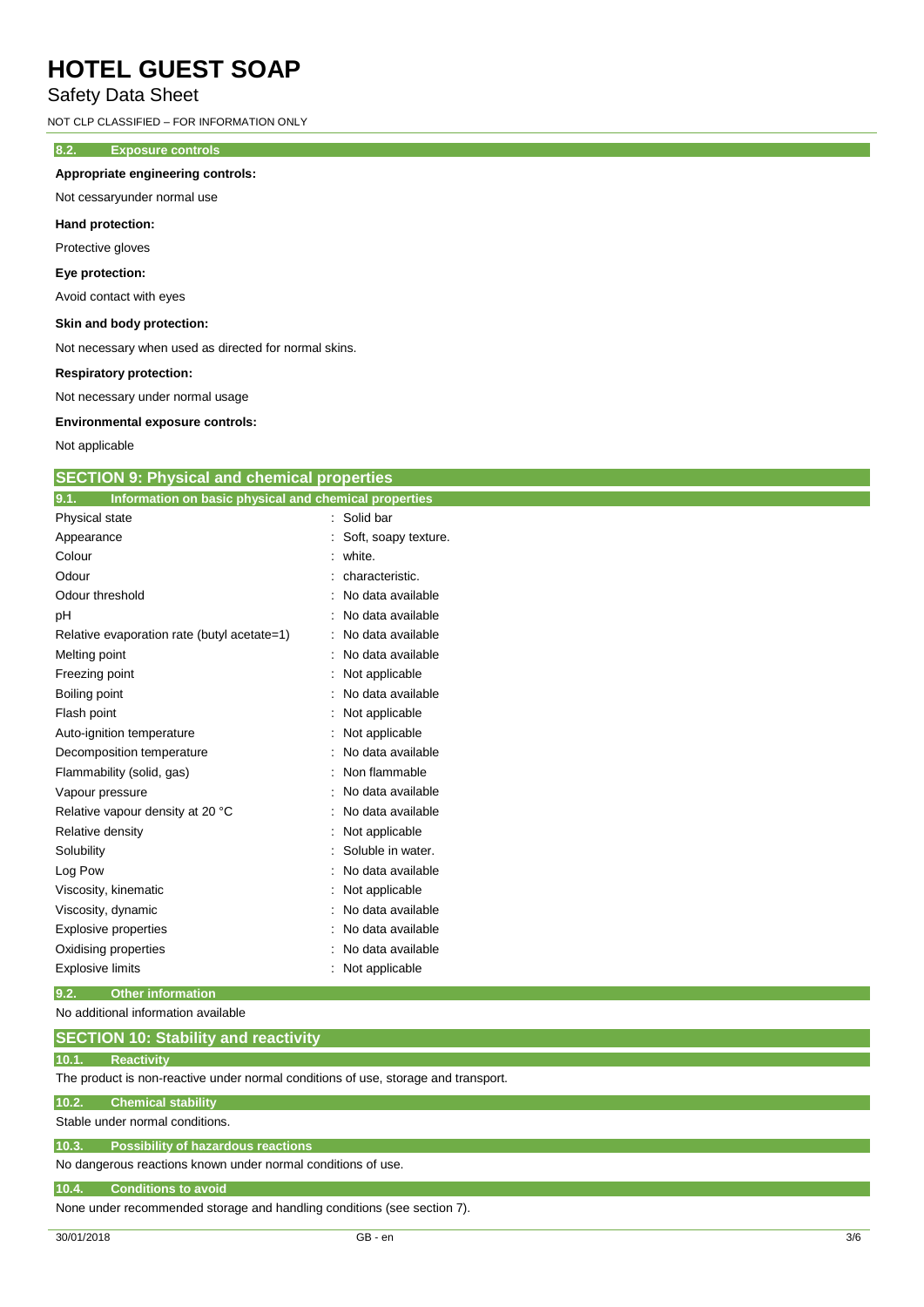# Safety Data Sheet

NOT CLP CLASSIFIED – FOR INFORMATION ONLY

# **10.5. Incompatible materials**

# No additional information available

## **10.6. Hazardous decomposition products**

No additional information available

| <b>SECTION 11: Toxicological information</b>          |                  |  |  |
|-------------------------------------------------------|------------------|--|--|
| 11.1.<br>Information on toxicological effects         |                  |  |  |
| Acute toxicity                                        | : Not classified |  |  |
| Skin corrosion/irritation                             | : Not classified |  |  |
| Serious eye damage/irritation                         | : Not classified |  |  |
| Respiratory or skin sensitisation                     | : Not classified |  |  |
| Germ cell mutagenicity                                | : Not classified |  |  |
| Carcinogenicity                                       | : Not classified |  |  |
| Reproductive toxicity                                 | : Not classified |  |  |
| Specific target organ toxicity (single exposure)      | : Not classified |  |  |
| Specific target organ toxicity (repeated<br>exposure) | : Not classified |  |  |
| Aspiration hazard                                     | : Not classified |  |  |

| <b>SECTION 12: Ecological information</b> |                   |  |                                                                                                                            |
|-------------------------------------------|-------------------|--|----------------------------------------------------------------------------------------------------------------------------|
| 12.1.                                     | Toxicity          |  |                                                                                                                            |
|                                           | Ecology - general |  | : The product is not considered harmful to aquatic organisms nor to cause long-term adverse<br>effects in the environment. |

| 12.2.<br><b>Persistence and degradability</b>      |                  |  |  |  |
|----------------------------------------------------|------------------|--|--|--|
| No additional information available                |                  |  |  |  |
| 12.3.<br><b>Bioaccumulative potential</b>          |                  |  |  |  |
| No additional information available                |                  |  |  |  |
| 12.4.<br><b>Mobility in soil</b>                   |                  |  |  |  |
| No additional information available                |                  |  |  |  |
| 12.5.<br><b>Results of PBT and vPvB assessment</b> |                  |  |  |  |
| Does not contain PBT or vPvB substances            |                  |  |  |  |
| <b>Other adverse effects</b><br>12.6.              |                  |  |  |  |
| No additional information available                |                  |  |  |  |
| <b>SECTION 13: Disposal considerations</b>         |                  |  |  |  |
| 13.1.<br><b>Waste treatment methods</b>            |                  |  |  |  |
| No additional information available                |                  |  |  |  |
| <b>SECTION 14: Transport information</b>           |                  |  |  |  |
| In accordance with ADR / RID / IMDG / IATA / ADN   |                  |  |  |  |
| 14.1.<br><b>UN number</b>                          |                  |  |  |  |
| UN-No. (ADR)                                       | : Not applicable |  |  |  |
| UN-No. (IMDG)                                      | Not applicable   |  |  |  |
| UN-No. (IATA)                                      | Not applicable   |  |  |  |
| UN-No. (ADN)                                       | Not applicable   |  |  |  |
| UN-No. (RID)                                       | : Not applicable |  |  |  |
| 14.2.<br>UN proper shipping name                   |                  |  |  |  |
| Proper Shipping Name (ADR)                         | : Not applicable |  |  |  |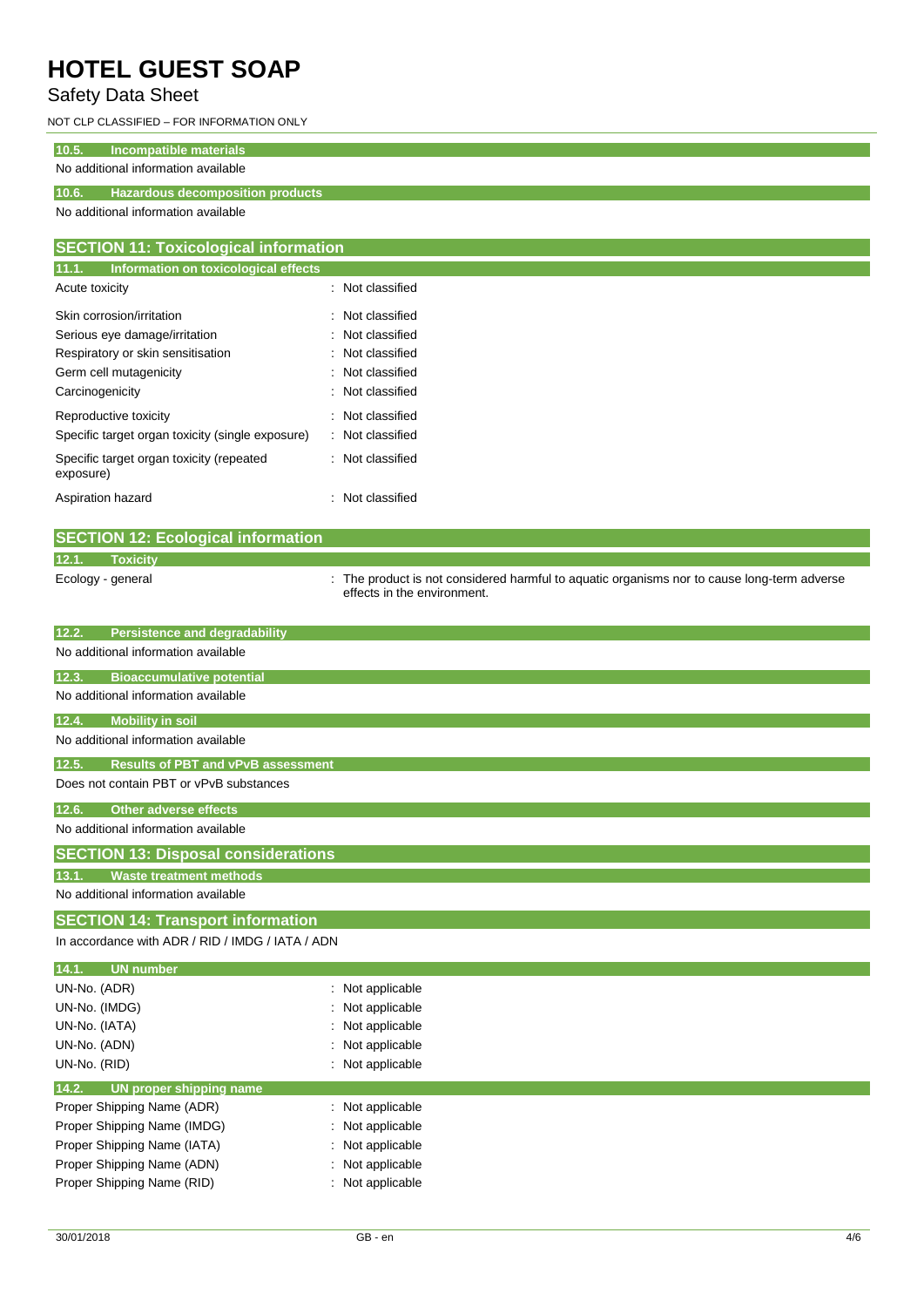# Safety Data Sheet

NOT CLP CLASSIFIED – FOR INFORMATION ONLY

| 14.3.<br><b>Transport hazard class(es)</b> |                                          |
|--------------------------------------------|------------------------------------------|
| <b>ADR</b>                                 |                                          |
| Transport hazard class(es) (ADR)           | : Not applicable                         |
|                                            |                                          |
| <b>IMDG</b>                                |                                          |
| Transport hazard class(es) (IMDG)          | : Not applicable                         |
|                                            |                                          |
| <b>IATA</b>                                |                                          |
| Transport hazard class(es) (IATA)          | : Not applicable                         |
|                                            |                                          |
| <b>ADN</b>                                 |                                          |
| Transport hazard class(es) (ADN)           | : Not applicable                         |
|                                            |                                          |
| <b>RID</b>                                 |                                          |
| Transport hazard class(es) (RID)           | : Not applicable                         |
| 14.4.<br><b>Packing group</b>              |                                          |
| Packing group (ADR)                        | : Not applicable                         |
| Packing group (IMDG)                       | : Not applicable                         |
| Packing group (IATA)                       | : Not applicable                         |
| Packing group (ADN)                        | : Not applicable                         |
| Packing group (RID)                        | : Not applicable                         |
| 14.5.<br><b>Environmental hazards</b>      |                                          |
| Dangerous for the environment              | $\therefore$ No                          |
| Marine pollutant                           | : No                                     |
| Other information                          | : No supplementary information available |
|                                            |                                          |

 **14.6. Special precautions for user**

## **- Overland transport**

Not applicable

**- Transport by sea** Not applicable

**- Air transport**

Not applicable

## **- Inland waterway transport**

Not applicable

## **- Rail transport**

Not applicable

**14.7. Transport in bulk according to Annex II of MARPOL and the IBC Code**

Not applicable

## **SECTION 15: Regulatory information**

**15.1. Safety, health and environmental regulations/legislation specific for the substance or mixture**

## **15.1.1. EU-Regulations**

Contains no REACH substances with Annex XVII restrictions Contains no substance on the REACH candidate list Contains no REACH Annex XIV substances

## **15.1.2. National regulations**

No additional information available

### **15.2. Chemical safety assessment**

No chemical safety assessment has been carried out